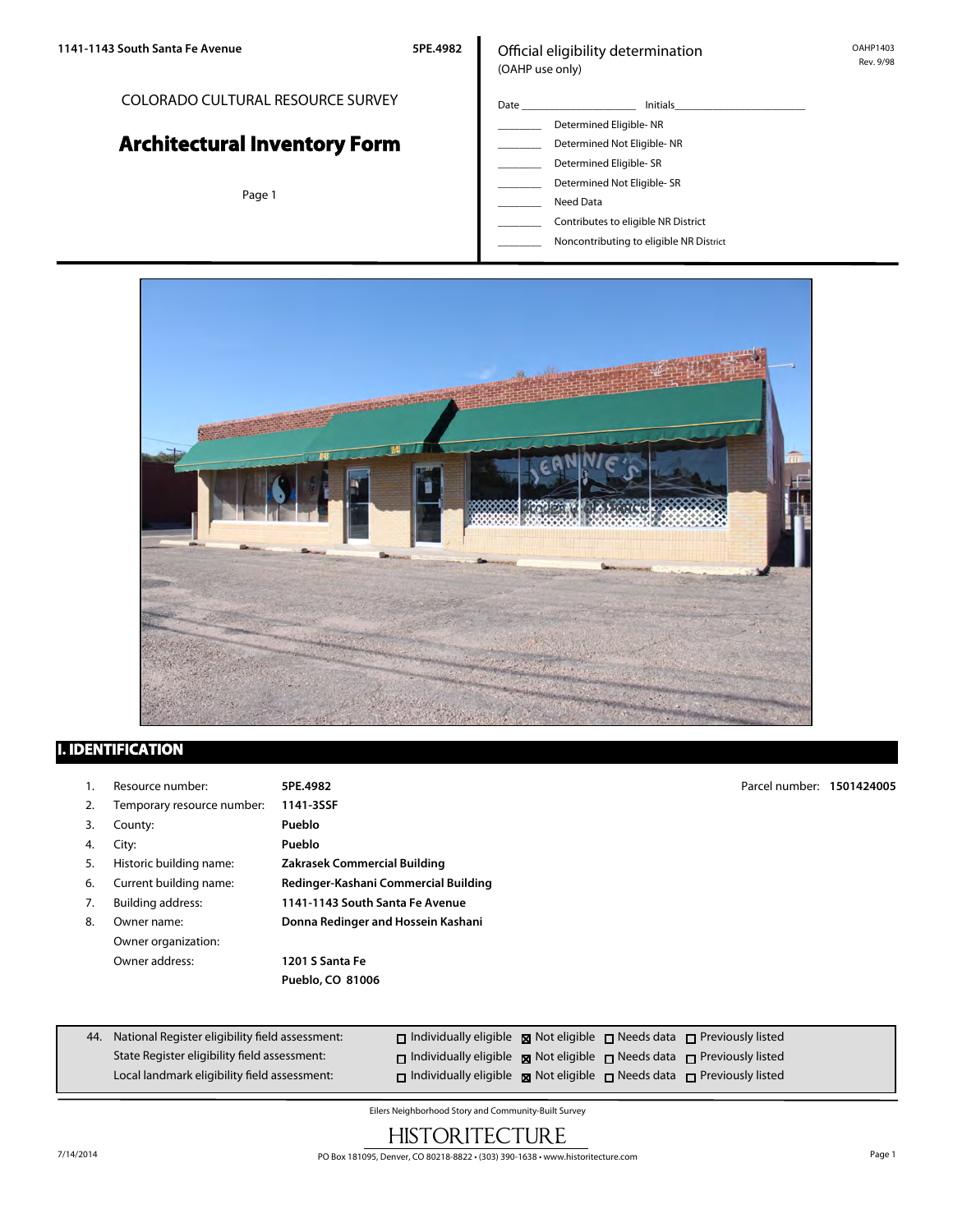#### **II. GEOGRAPHIC INFORMATION**

- 9. P.M.: **6th** Township: **21S** Range: **65W SE** 1/4 **NE** 1/4 **SE** 1/4 **SE** 1/4 of section **1**
- 10. UTM Reference Zone: **13** Easting: **534455** Northing: **4233012**
- 11. USGS quad name: **Southeast Pueblo** Scale: **7.5** Year: **1994**
- 12. Lot(s): **Lots 9, 10, 11, and 12, Block 1** Addition: **Cyril Zupan** Year of addition: **1943**
- 13. Boundary description and justification: **The boundary, as described above, contains but does not exceed the land historically associated with the property.**

Metes and bounds exist

#### **III. ARCHITECTURAL DESCRIPTION**

- 14. Building Plan (footprint, shape): **Rectangular Plan** Other building plan descriptions:
- 15. Dimensions in feet: **3000 square feet**
- 16: Number of stories: **One**
- 17: Primary external wall material(s): **Brick Concrete/Concrete Block**

Other wall materials:

- 18: Roof configuration: **Flat Roof** Other roof configuration:
- 19: Primary external roof material: **Synthetic Roof** Other roof materials:
- 20: Special features: **Window/Glass Block**
- 21: General architectural description:

**Oriented to the east, this one-story Commercial building features a rectangular plan. The concrete-block building has brick facing on the façade and south elevation. All of the window sills are blonde brick. The flat roof likely is covered in synthetic material.**

**This building has space for two businesses. Each space features a large, rectangular, four-lite display window running from the exterior corner toward the center of the building. The primary entry for each store appears adjacent to the large window. Each door is fixed-pane glass with metal (perhaps aluminum) surround and hardware. A forest green, fabric awning runs the entire length of the façade; the address numbers "1141" and "1143" appear above the business entries. The façade below this awning is faced in blonde brick. A red brick parapet appears above the awning.**

**The north elevation is concrete block, painted brick red. This side of the commercial building features a painted mural and three window**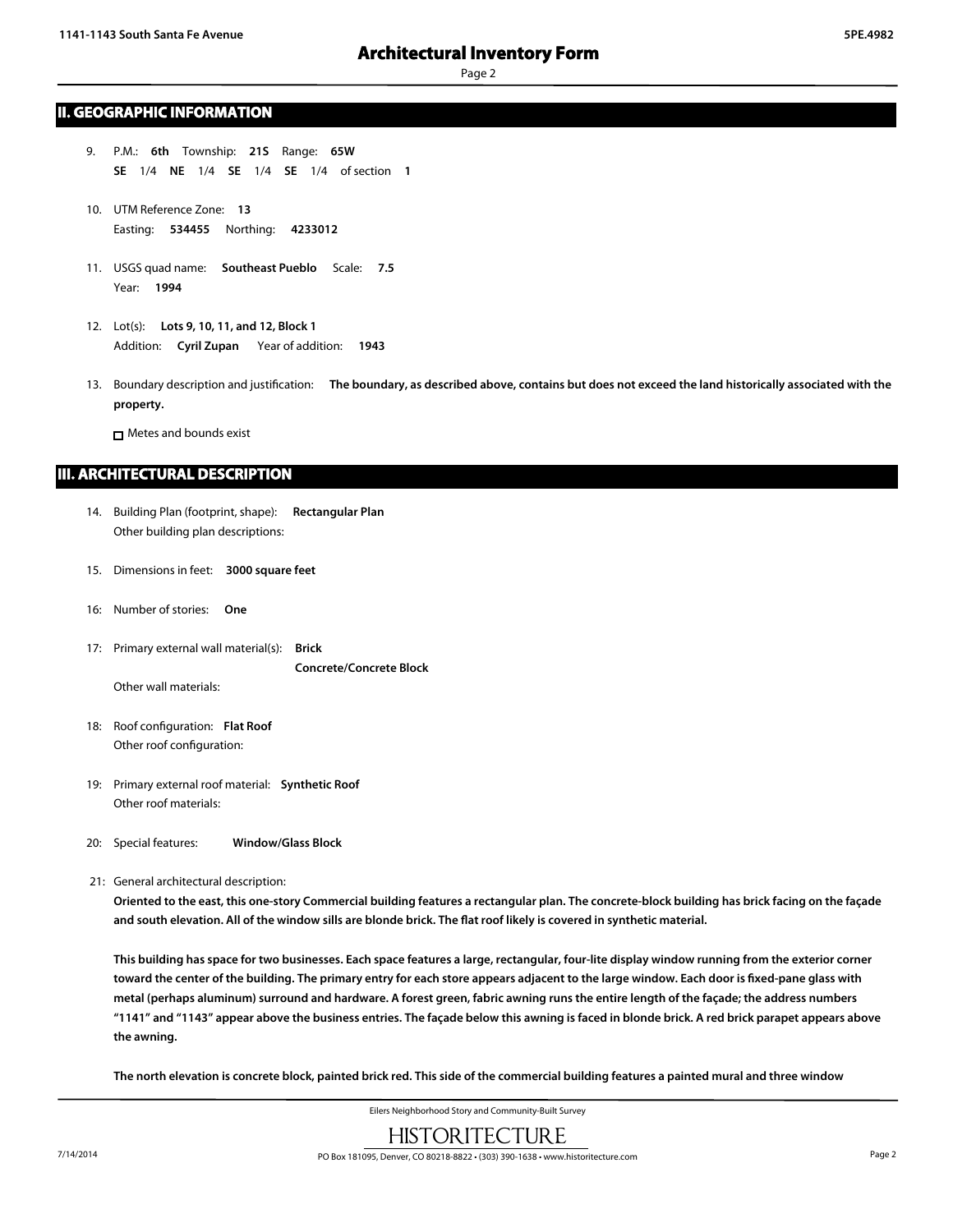**openings. The mural advertising Jeannie's Academy of Dance appears near the northeast corner. This painted area runs from the top of the parapet to about halfway down the elevation. The three window opening are evenly spaced along this side of the building. Each rectangular, vertically oriented, six-lite steel window is painted light tan.**

**The south elevation is faced in red brick (like the area above the awning on the façade). There are three window openings along this side of the building. The one near the southeast corner is the largest; it is rectangular, horizontally oriented, in-filled with glass block, and features a metal ventilation screen in its center. The window that is nearly centered on this elevation is rectangular, vertically oriented, steel, and has a five-overfive fenestration pattern. The long, narrow window near the southwest corner of the building is rectangular, vertically oriented, and two-overtwo.**

**The symmetrical west (rear) elevation of the building features two secondary entries, one for each unit in the storefront. In addition, each unit has two rear window openings. The back door near the southwest corner (for 1143) appears to be gray wood with two square, fixed-pane lites in the upper portion and panels on the rest of its surface. There is a wooden, screen storm door with faded yellow paint on this back entry. The back door at the northwest corner (for 1141) appears to be solid metal painted black. It features a storm door with black security bars. The windows for each store are identical. Each space has a rectangular, vertically oriented opening in-filled with glass block near the centerline of the building. These glass block openings do not have blond brick sills. Nearly centered between the glass block window and either door, on each side of the building, is a rectangular, horizontally oriented, steel, six-over-six window. The utility meter appears between the two glass block openings. Drainpipes, painted gray, appear at either corner on the rear of the building. Affixed to the building near the gutter and above each back door is a metal light fixture with its metal shade painted forest green.**

22. Architectural style:

Other architectural style: Building type: **Commercial**

23. Landscape or special setting features:

**The property at 1141-1143 South Santa Fe Avenue contains a concrete sidewalk on both frontages and the remainder of the lot has been paved with asphalt for parking. The sidewalk along East Mesa Avenue is concrete and the tree lawn area has been paved for parking.**

24. Associated building, features or objects: **None**

#### **IV. ARCHITECTURAL HISTORY**

- 25. Date of Construction: **1954-55** Source of Information: **Pueblo County Assessor (online)** ■ Actual □ Estimate
- 26. Architect: **None listed** Source of Information:
- 27. Builder: **Van Auken Construction Company.** Source of Information: **Pueblo Chieftan December 16, 1954**
- 28. Original Owner: **Dominik Zakrasek** Source of Information: **Pueblo Chieftan December 16, 1954**
- 29. Construction history:

**The building was constructed in 1954-55 by Van Auken Construction Company. The one-story commercial building was built from structural steel with glazed brick in front and contained 3,000 square feet with a half basement. The building was called "fireproof."**

30. Location: **Original Location** Date of move(s):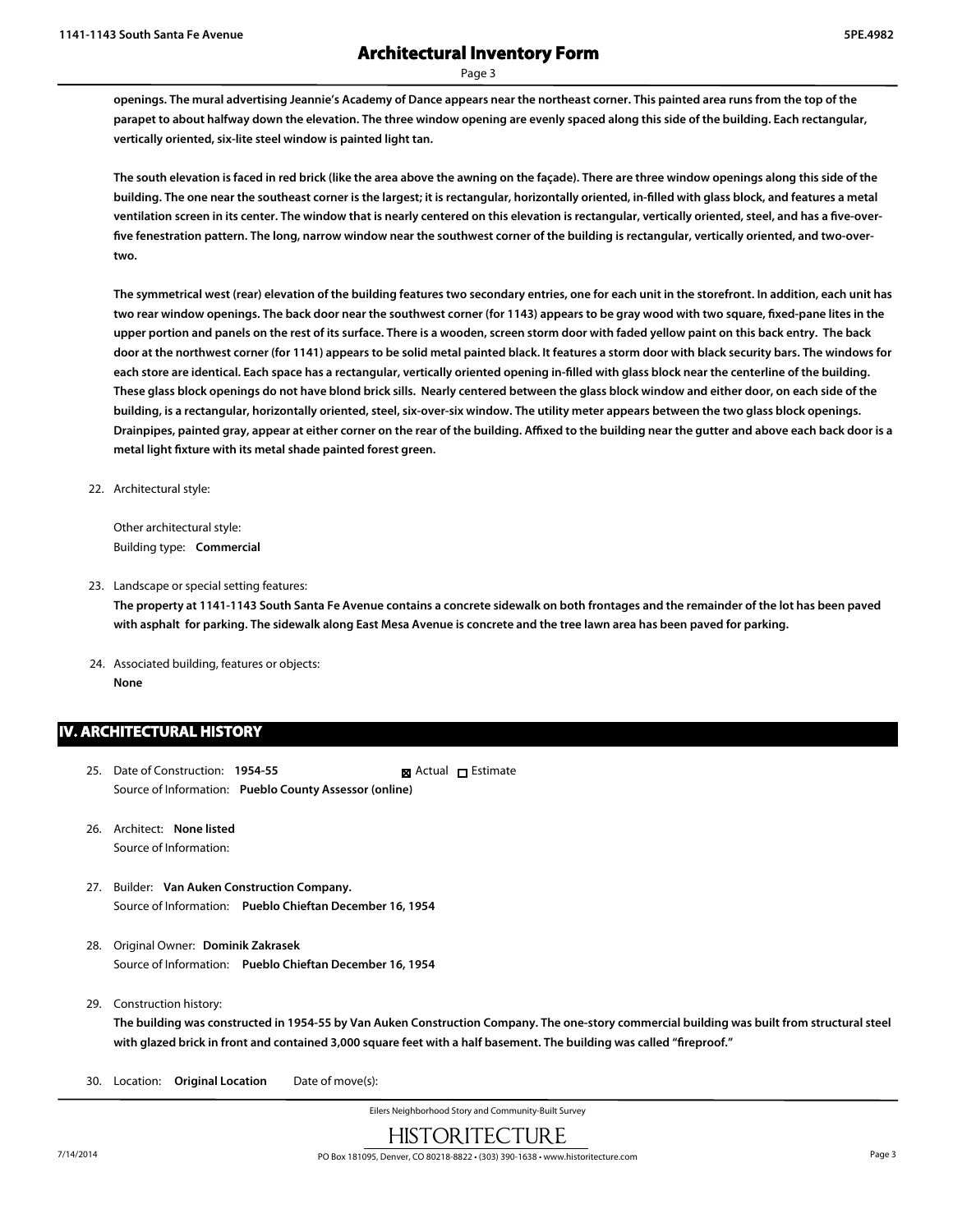#### **V. HISTORICAL ASSOCIATIONS**

- 31. Original use(s): **Commerce and Trade/Professional**
- 32. Intermediate uses(s): **Commerce and Trade/Professional**
- 33. Current uses(s): **Commerce and Trade/Professional**
- 34. Site type(s): **Single-story commercial building**
- 35. Historical background:

**The one-story, 3,000-square-foot commercial building at 1141-1143 South Santa Fe Avenue was constructed from the winter of 1954 and opened in January 1955. The edifice was constructed by Van Auken Construction Company for Dominik Zakrasek (Sr.) who lived at 310 East Mesa Avenue. He set up the enterprise so that one half was managed by his daughter, Olga (Zakresek) Pauchek, and the other half by his son, Nick Zakrasek (Jr.).**

**Neighbors worried the building would be an annoyance when it was being constructed, although it turned out to be a neighborhood amenity. Tenants included a novelty store that didn't last long, although an insurance agency rented Nick's side for some time and he remembers cleaning it with his father. Once a season, they would climb the ladder to service the air conditioner and clean the roof. They also filled holes in the parking lot with new gravel. Olga's side of the building housed a cash register service store for a long time and later a beauty salon. More recently, it was a dance studio and then a karate club; the signs for these businesses are still on the building. There were occasional attempts to break into the building but robbers never succeeded. Nick and Olga sold the property to the Do Drop Inn, across the street, who use it for additional parking.**

36. Sources of information:

**"New Building Going Up at Santa Fe, Mesa." Pueblo Chieftain. 16 December 1954. Zakrasek, John. Email correspondence re: 1141-1145 South Santa Fe Avenue. 3 February 2013.**

#### **VI. SIGNIFICANCE**

- 37. Local landmark designation:  $\Box$  Yes  $\boxtimes$  No Designation authority: Date of designation:
- 38. Applicable National Register criteria:
	- $\boxtimes$  A. Associated with events that have made a significant contribution to the broad patterns of our history.
	- $\square$  B. Associated with the lives of persons significant in our past.
	- $\boxtimes$  C. Embodies the distinctive characteristics of a type, period, or method of construction, or that represent the work of a master, or that possess high artistic values, or that represent a significant and distinguishable entity whose components may lack individual distinction.
	- $\square$  D. Has yielded, or may be likely to yield, information important in prehistory or history.
	- $\square$  Qualifies under Criteria Considerations A through G (see manual).
	- $\square$  Does not meet any of the above National Register criteria.

Applicable Colorado State Register criteria:

 $\boxtimes$  A. Associated with events that have made a significant contribution to history.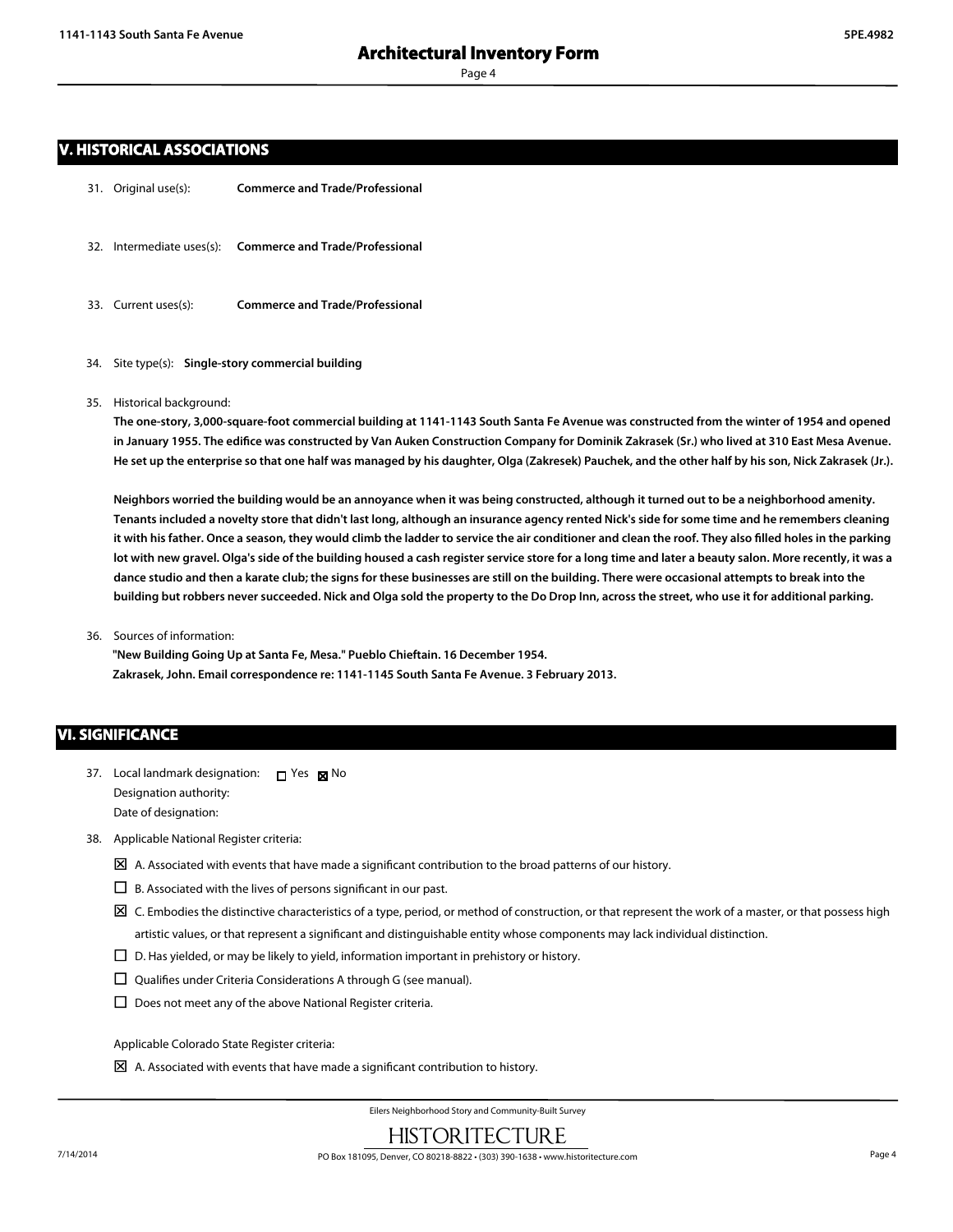- $\square$  B. Connected with persons significant in history.
- $\boxtimes$  C. Has distinctive characteristics of a type, period, method of construction or artisan.
- $\square$  D. Is of geographic importance.
- $\Box$  E. Contains the possibility of important discoveries related to prehistory or history.
- $\square$  Does not meet any of the above Colorado State Register criteria.

Applicable City of Pueblo landmark criteria:

- $\Box$  1a. History: Have direct association with the historical development of the city, state, or nation; or
- $\Box$  1b. History: Be the site of a significant historic event; or
- $\Box$  1c. History: Have direct and substantial association with a person or group of persons who had influence on society.
- $\Sigma$  2a. Architecture: Embody distinguishing characteristics of an architectural style or type; or
- $\Box$  2b. Architecture: Be a significant example of the work of a recognized architect or master builder, or
- $\Box$  2c. Architecture: Contain elements of architectural design, engineering, materials, craftsmanship, or artistic merit which represent a significant or influential innovation;
- $\Box$  2d. Architecture: Portray the environment of a group of people or physical development of an area of the city in an era of history characterized by a distinctive architectural style.
- $\Box$  3a. Geography: Have a prominent location or be an established, familiar, and orienting visual feature of the contemporary city, or
- $\Box$  3b. Geography: Promote understanding and appreciation of Pueblo's environment by means of distinctive physical characteristics or rarity; or
- $\Box$  3c. Geography: Make a special contribution to Pueblo's distinctive character.
- $\square$  Does not meet any of the above City of Pueblo landmark criteria.

39. Areas of significance: **Commerce**

#### **Architecture**

- 40. Period(s) of Significance: **1955-1964; 1955**
- 41. Level of Significance: □ National □ State Local □ Not Applicable
- 42. Statement of Significance:

**This commercial building, owned by members of the Zakrasek family, operated as a novelty store, insurance agency, cash register service store, beauty salon, and dance/karate studio. Character-defining features of this Commercial building include its rectangular form, brick construction, flat roof, and large display windows. This property does not possess sufficient significance to be considered individually eligible for listing on the National Register of Historic Places, the Colorado State Register of Historic Properties, or as a Pueblo Landmark.**

43. Assessment of historic physical integrity related to significance:

**This commercial building exhibits a high level of physical integrity relative to the seven aspects of integrity as defined by the National Park Service and the Colorado Historical Society: location, setting, design, materials, workmanship, feeling, and association. There are no known changes to the building. It retains sufficient physical integrity to convey its significance.**

#### **VII. NATIONAL REGISTER ELIGIBILITY ASSESSMENT**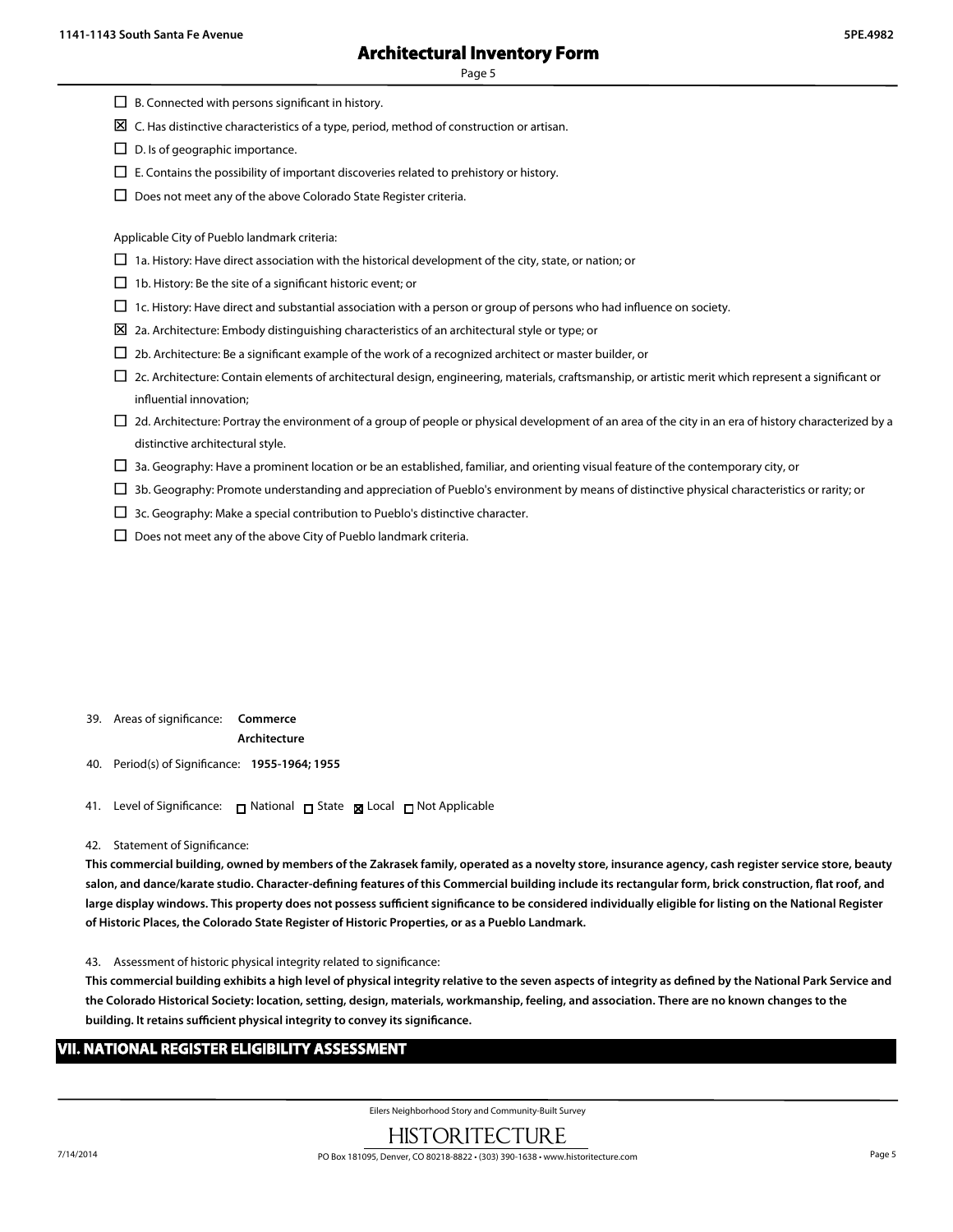## **Architectural Inventory Form**

| חה∽<br>٦ |  |
|----------|--|
|----------|--|

| 44. National Register eligibility field assessment: | $\Box$ Individually eligible $\boxtimes$ Not eligible $\Box$ Needs data $\Box$ Previously listed |  |  |
|-----------------------------------------------------|--------------------------------------------------------------------------------------------------|--|--|
| State Register eligibility field assessment:        | $\Box$ Individually eligible $\boxtimes$ Not eligible $\Box$ Needs data $\Box$ Previously listed |  |  |
| Local landmark eligibility field assessment:        | $\Box$ Individually eligible $\boxtimes$ Not eligible $\Box$ Needs data $\Box$ Previously listed |  |  |

45. Is there National Register district potential:  $\boxtimes$  Yes  $\Box$  No  $\Box$  Needs Data

Discuss: **The Eilers Neighborhood Story and Community-Built Survey project identified an eligiblel National Register Historic District that includes the Cyril Zupan subdivision and the Diocese of Pueblo property (St. Mary's Church, St. Mary's School, and associated buildings) to its west. This area is important for its association with Catholic priest Father Cyril Zupan, Ethnic history (Slovenian), Community Planning and Development, and Architecture. The period of significance for the district is 1921–1964.**

If there is National Register district potential, is this building contributing:  $\boxtimes$  Yes  $\Box$  No  $\Box$  N/A

46. If the building is in existing National Register district, is it contributing:  $\Box$  Yes  $\Box$  No  $\boxtimes$  N/A

### **VIII. RECORDING INFORMATION**

| 47. | Digital photograph file name(s):<br>Digital photographs filed at: | santafeaves1141-1143 - 1.tif through santafeaves1141-1143 - 4.tif<br>Robert Hoag Rawlings Public Library<br>100 E. Abriendo Avenue<br>Pueblo, CO 81004-4290 |
|-----|-------------------------------------------------------------------|-------------------------------------------------------------------------------------------------------------------------------------------------------------|
| 48. | Report title:                                                     | Eilers Neighborhood Story and Community-Built Survey                                                                                                        |
| 49. | Date(s):                                                          | 10/22/2013                                                                                                                                                  |
| 50: | Recorder(s):                                                      | <b>Mary Therese Anstey</b>                                                                                                                                  |
| 51: | Organization:                                                     | Historitecture, LLC                                                                                                                                         |
| 52: | Address:                                                          | PO Box 181095<br>Denver, CO 80218-8822                                                                                                                      |
| 53: | Phone number(s):                                                  | 303-390-1638                                                                                                                                                |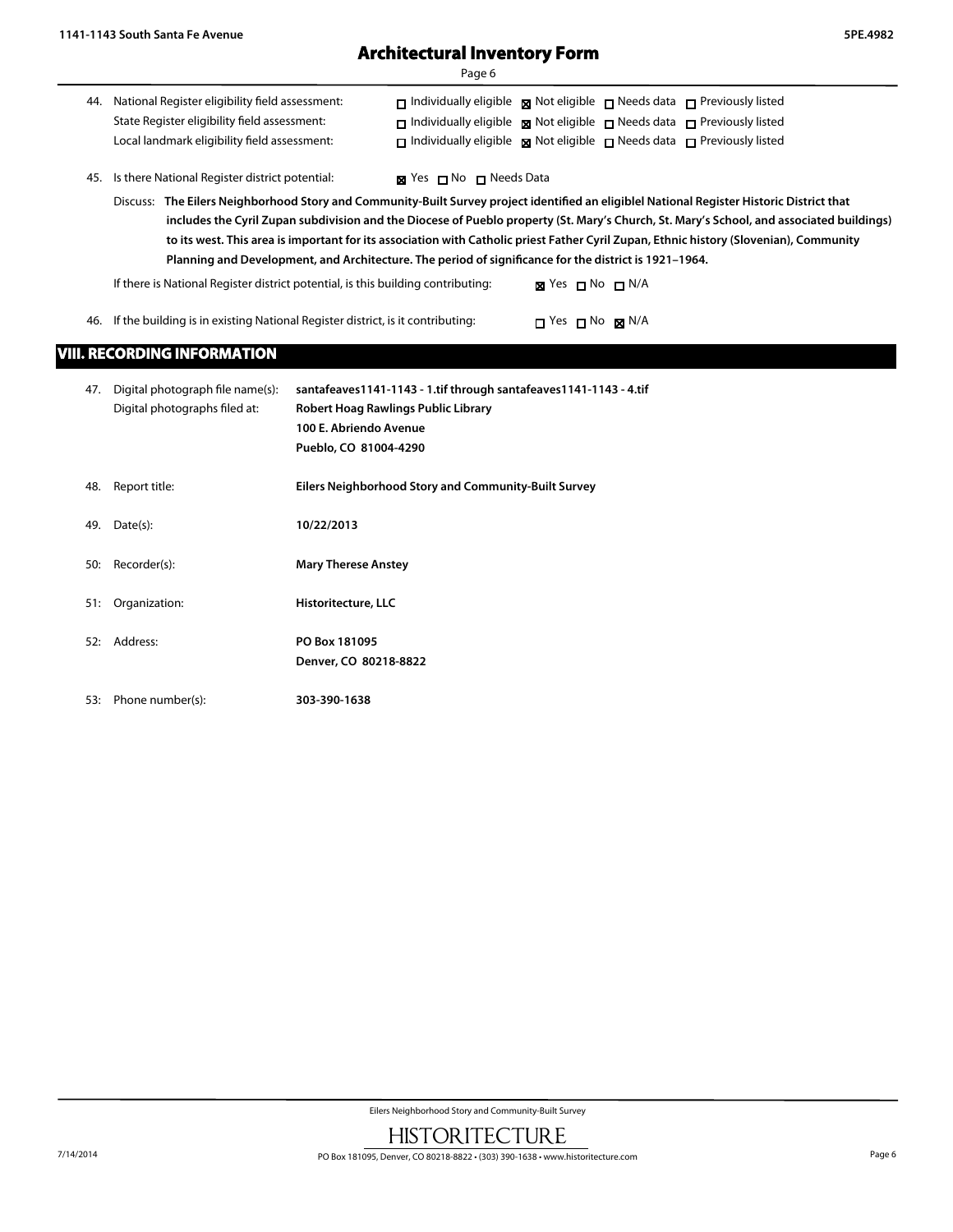## **Architectural Inventory Form**

Page 7

## **SKETCH MAP**